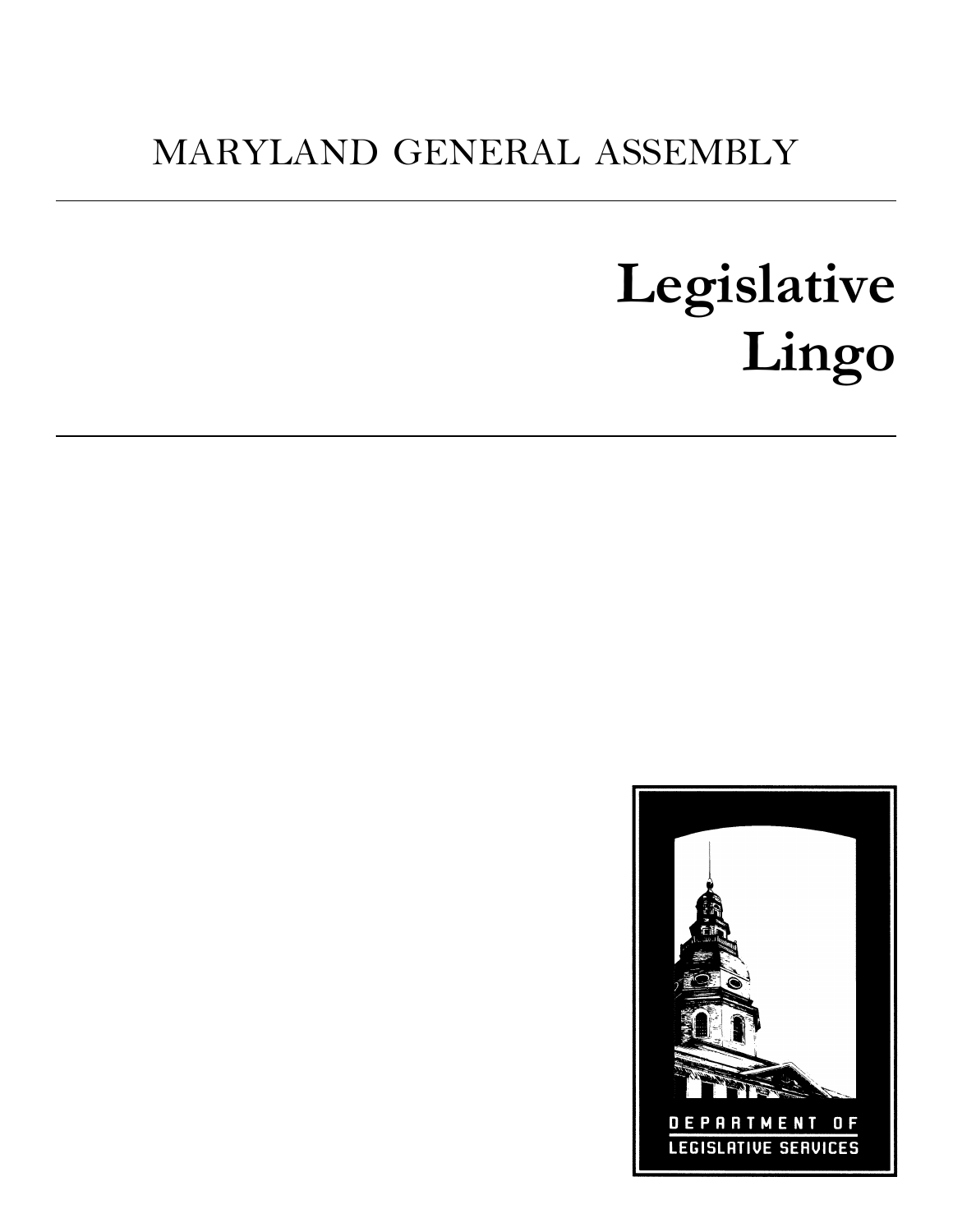This document was prepared by:

Library and Information Services Office of Policy Analysis Department of Legislative Services General Assembly of Maryland

For additional copies or further information, contact:

Library and Information Services 90 State Circle Annapolis, Maryland 21401-1991

Baltimore/Annapolis Area: 410-946-5400/5410 Washington Area: 301-970-5400/5410 Other Maryland Areas: 1-800-492-7122, ext. 5400/5410 TTY: 410-946/301-970-5401 TTY users may also use the Maryland Relay Service to contact the General Assembly

> E-Mail: libr@mlis.state.md.us Home Page: http://mgaleg.maryland.gov

*The Department of Legislative Services does not discriminate on the basis of age, ancestry, color, creed, marital status, national origin, race, religion, gender, gender identity, sexual orientation, or disability in the admission or access to its programs, services or activities. The Department's Information Officer has been designated to coordinate compliance with the nondiscrimination requirements contained in Section 35.107 of the Department of Justice Regulations. Requests for assistance should be directed to the Information Officer at the telephone numbers shown above.*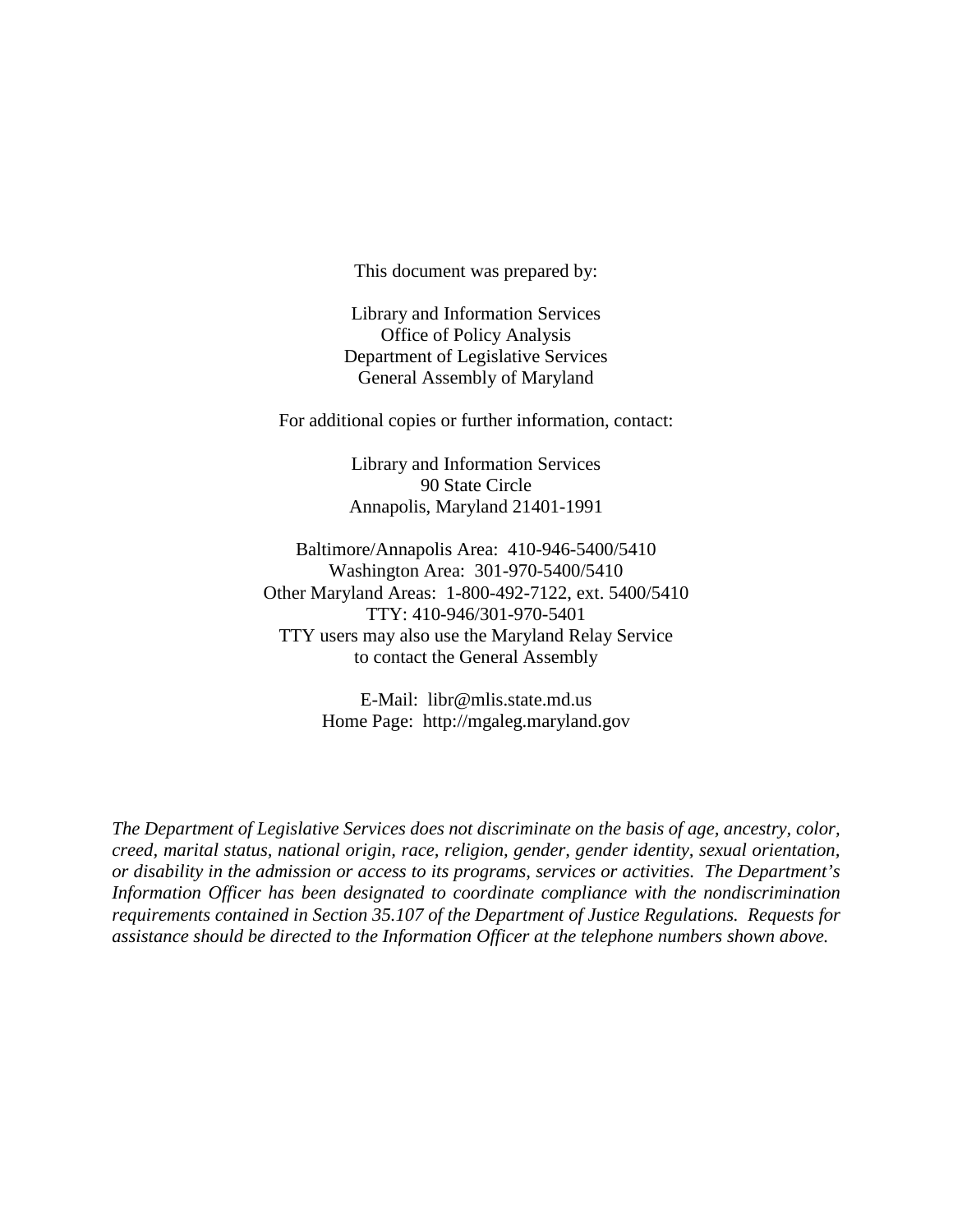# **LEGISLATIVE LINGO**

# **Adopt**

To approve an action (i.e., an amendment, committee report, motion).

# **Amend**

To make a change in a bill or a law.

# **Attorney General's Bill Letters**

The letters that examine the legal sufficiency of the bills passed by the General Assembly. The Attorney General's Office prepares the letters and submits them to the Governor before the approval or veto of bills.

# **Bill**

A proposed law presented for approval to a legislative body.

# **Bill Number**

The number the Secretary of the Senate or the Chief Clerk of the House assigns to a bill at the time of introduction. The bill retains the same number if it moves to the opposite chamber.

# **Bill Status**

The current standing of a bill.

#### **Blue Back**

The original copy of a bill. House bills are printed on blue paper and Senate bills are printed on cream paper.

#### **Calendar Day**

The 24-hour day as denoted on the calendar.

#### **Chapter Number**

The number the Secretary of State assigns to a bill after the Governor signs the bill. Chapter numbers are issued in the numerical order in which the bills are signed.

# **Committee Report**

The report a committee submits to the chambers listing actions taken on bills (i.e., favorable, favorable with amendments, unfavorable, re-referred, or referred for interim study).

# **Committee Reporting Courtesy Dates**

Each chamber's committees report their own bills to the floor by this date.

# **Committee Reprint**

The reprinting of a bill to include committee amendments.

#### **Concur**

One chamber approves an action taken by the other chamber.

#### **Conference Committee**

Three members from each chamber, five in the case of the budget conference committee (appointed by the presiding officers) who work to resolve the differences in a bill passed by both chambers. A bill does not pass the General Assembly unless each chamber passes the bill in identical form.

#### **Conference Committee Report**

The report the Conference Committee submits to the chambers for final passage of a bill. The report may consist of adopting, rejecting, or adding amendments. Each chamber must adopt the report and then vote for final passage of the bill.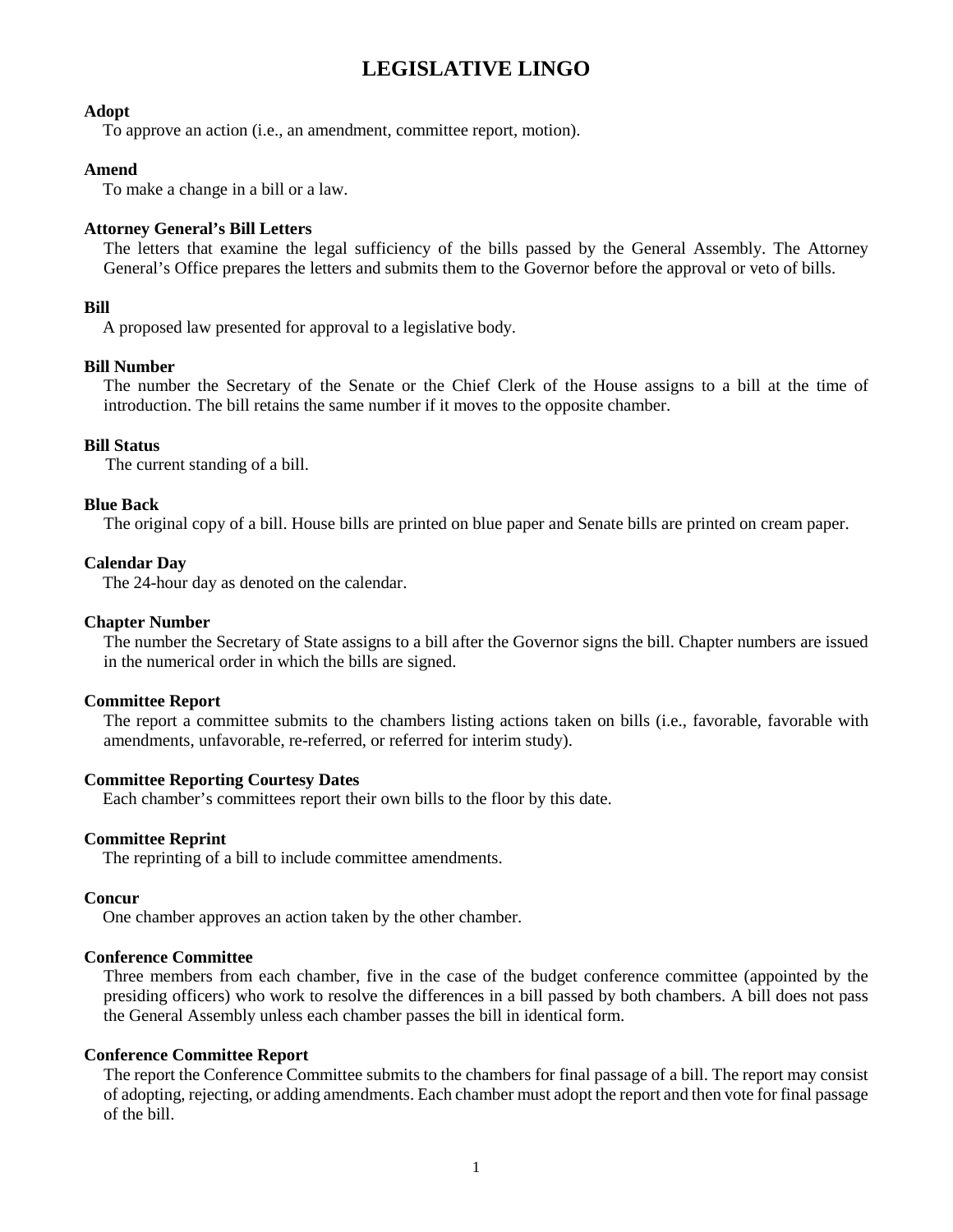# *GENERAL ASSEMBLY OF MARYLAND*

# **Crossover Date**

Each chamber sends to the other chamber those bills it passes favorably by this date.

# **Drop into the Hopper**

A member files a bill with the Chief Clerk of the House or the Secretary of the Senate for introduction.

# **Enacted**

A bill is enacted when the bill becomes a law, i.e., is signed by the Governor and takes effect.

# **Enrolled (Passed Enrolled)**

A bill is an enrolled bill if it was amended in the opposite chamber.

# **Failed**

A bill does not receive a majority vote on the chamber floor.

# **First Reader**

A bill as printed for the first time with its assigned bill number.

# **First Reading**

A bill is introduced in a chamber, "read across the desk" for the first time, and assigned to a standing committee.

# **Fiscal and Policy Note**

An analysis prepared by the Department of Legislative Services of a bill's impact on State and local revenues and expenditures. It also identifies any mandated appropriations in the State budget and any mandates on local governments; describes the impact on small businesses; describes current law; and, if relevant, outlines the background relating to the proposal. Beginning with the 2017 session, a fiscal and policy note is "revised" when an adopted amendment necessitates a change; a fiscal and policy note is also "revised" if it is changed for any other reason.

# **Fiscal Year**

July 1 to June 30.

# **Goldenrod**

A committee report printed on gold paper indicating the next day's committee agenda on the Senate floor.

# **Green Bag**

Proposed gubernatorial appointments, requiring legislative approval, are submitted to the General Assembly by the 40th day of the session (Art. II, Sec. 13, MD Constitution). The appointments are delivered to the floor of the chambers in a green bag.

# **Guarantee Date**

A bill introduced by this date is guaranteed a committee hearing in the chamber of origin.

# **Interim**

The nine months between legislative sessions.

# **Joint Resolution**

A resolution both chambers pass making a statement on a public issue, a request of the Governor or a government office, or establishes a task force. With certain exceptions, Joint Resolutions do not have the effect of law.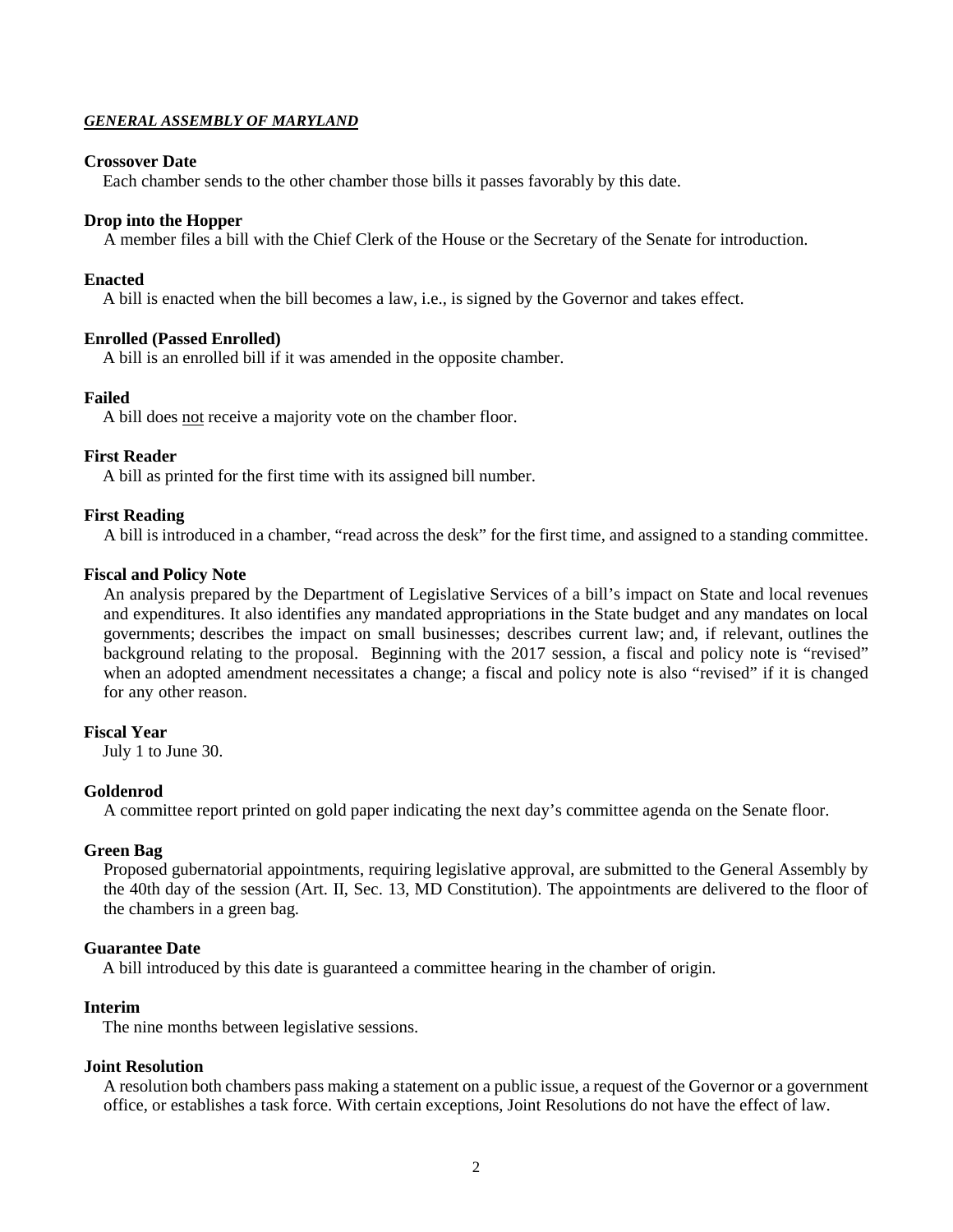# *LEGISLATIVE LINGO*

# **Laid Over**

Floor action on an amended bill is postponed for one legislative day.

# **Legislative Day**

Length of time from convening a session in the chamber until adjournment; may be longer or shorter than a calendar day i.e., a session that continues into a second calendar day without adjourning is one legislative day. If a chamber adjourns and reconvenes on the same day, that constitutes two legislative days.

# **LR**

An identifying number the Department of Legislative Services gives to a bill request until the bill is introduced and assigned a bill number. A bill becomes public only when assigned a bill number.

#### **Motion**

To propose an action.

#### **Move the Previous Question**

To end debate and return to the question on the floor.

#### **Passed**

When a bill is voted on favorably by the majority of the elected members.

#### **Prefiled**

A bill the Department of Legislative Services drafts, by request, prior to a legislative session for introduction in that session. Prefiling dates are set by law.

#### **Quorum**

Minimum number of members of a chamber (or committee) required for the transaction of business.

#### **Quorum Call**

Action used to establish the presence of the majority required to transact business.

#### **Reassigned**

Assignment of a bill(s) from one committee to another

# **Referred**

The action of assigning a legislative measure to a committee or committees

# **Referred for Interim Study**

The action a committee takes to refer a bill for committee study during the nine-month interim.

# **Re-referred**

The reassignment of a bill to a different committee after the original referral.

# **Referendum**

The power of the registered voters, under certain conditions, to petition an act of the last General Assembly (with certain exceptions) for approval or disapproval at the next General Election.

#### **Reject**

The failure of an action (i.e., an amendment).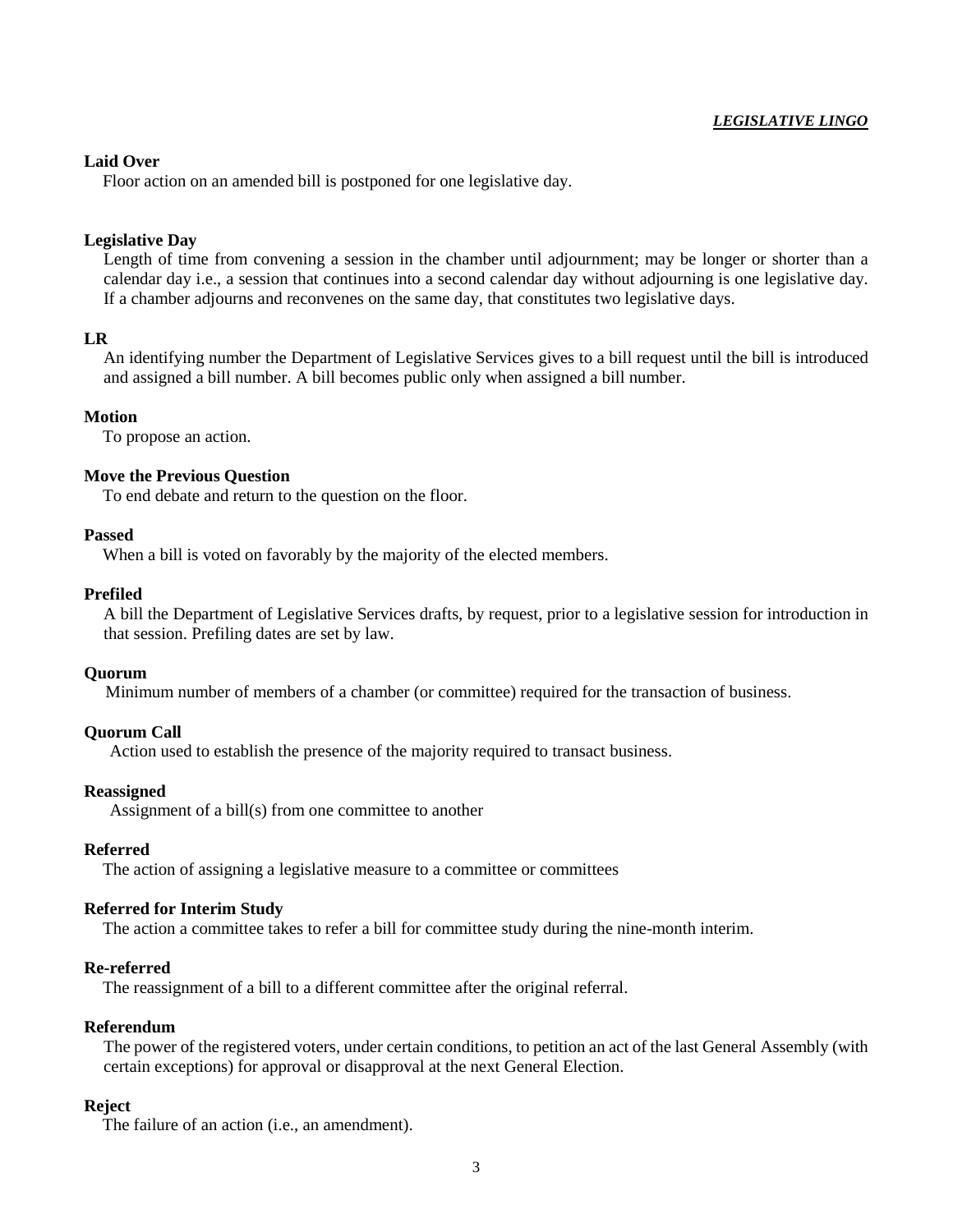# *GENERAL ASSEMBLY OF MARYLAND*

# **Returned Passed**

A bill passed in its chamber of origin is returned by the opposite chamber without amendments.

# **Roll Call**

Names of members present in the Chamber are recorded; used to establish a quorum or to take a vote on an issue before the body.

# **Second Reading**

When a bill is reported out of committee and brought to the chamber floor for preliminary approval, or second reading. Committee and floor amendments may be added to the bill at this time. (The bill is not reprinted for second reading.)

#### **Simple Resolution**

A form of legislative measure introduced in only one chamber of the General Assembly and used for the regulation of business only within the chamber of origin.

#### **Sine Die**

The final adjournment of a session, without adjourning to a specific time or date.

#### **Session Laws**

The compilation of all the Chapters, the bills the Governor signs, from a legislative session.

#### **Special Order**

Postpones floor action on a bill until a definite date or time.

#### **Suspend the Rules**

To set aside the rules temporarily, by a 2/3 vote, to allow a certain action.

#### **Sunset Provision**

Provides that a provision of the law is automatically repealed on a specific date, unless the General Assembly reenacts the law.

#### **The Chair**

Refers to the presiding officer of a chamber or of a committee.

# **The City**

Baltimore City.

#### **The Code**

The *Annotated Code of Maryland*, the codified statutory laws of Maryland.

# **The Floor**

That portion of the chamber reserved for members and officers of the assembly or other persons granted access.

#### **The Shore**

The Eastern Shore of Maryland.

#### **Third Reader**

A bill that is printed after second reading in the chamber of origin, including adopted amendments.